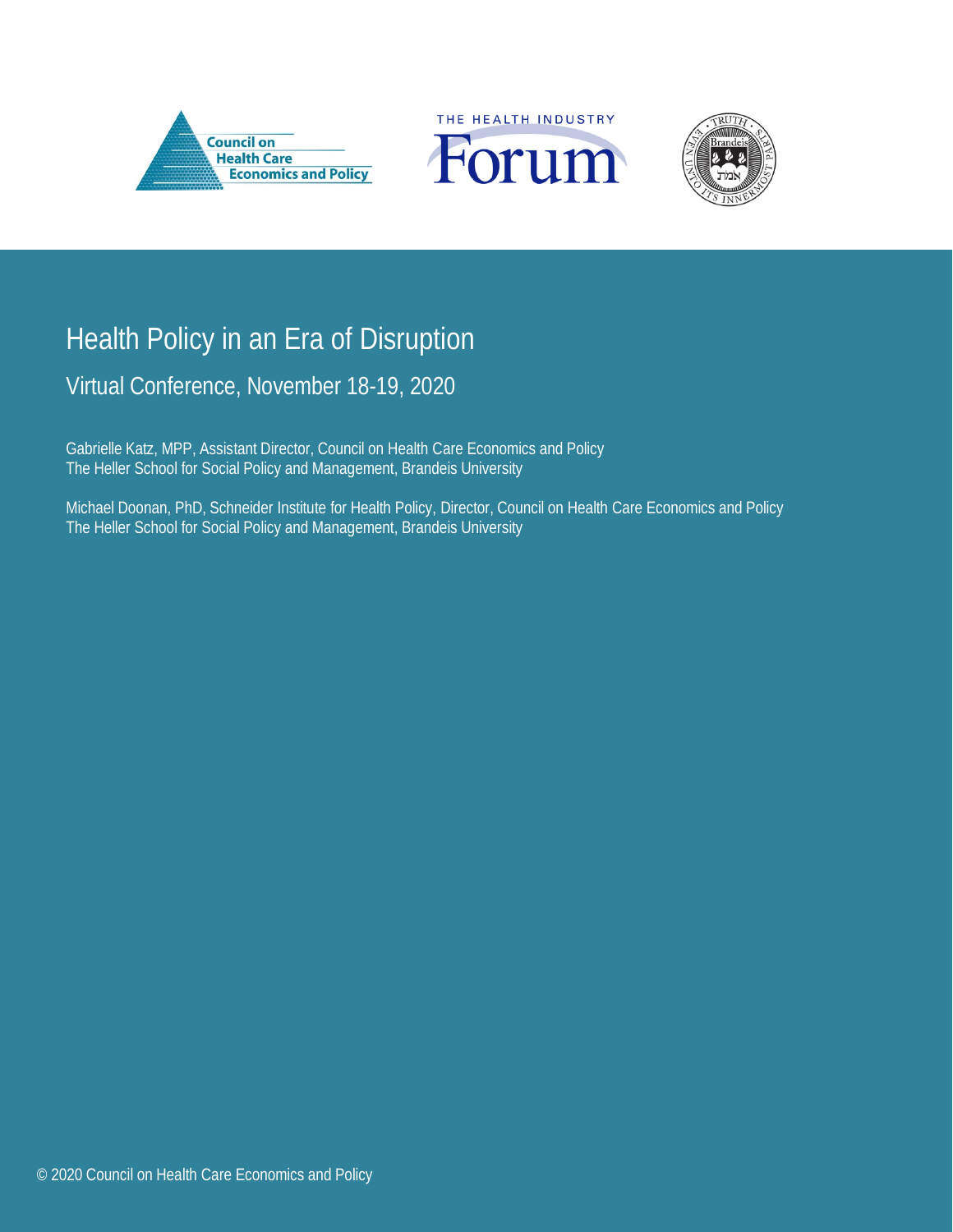**The Council on Health Care Economics and Policy would like to thank our 2020 sponsors:**







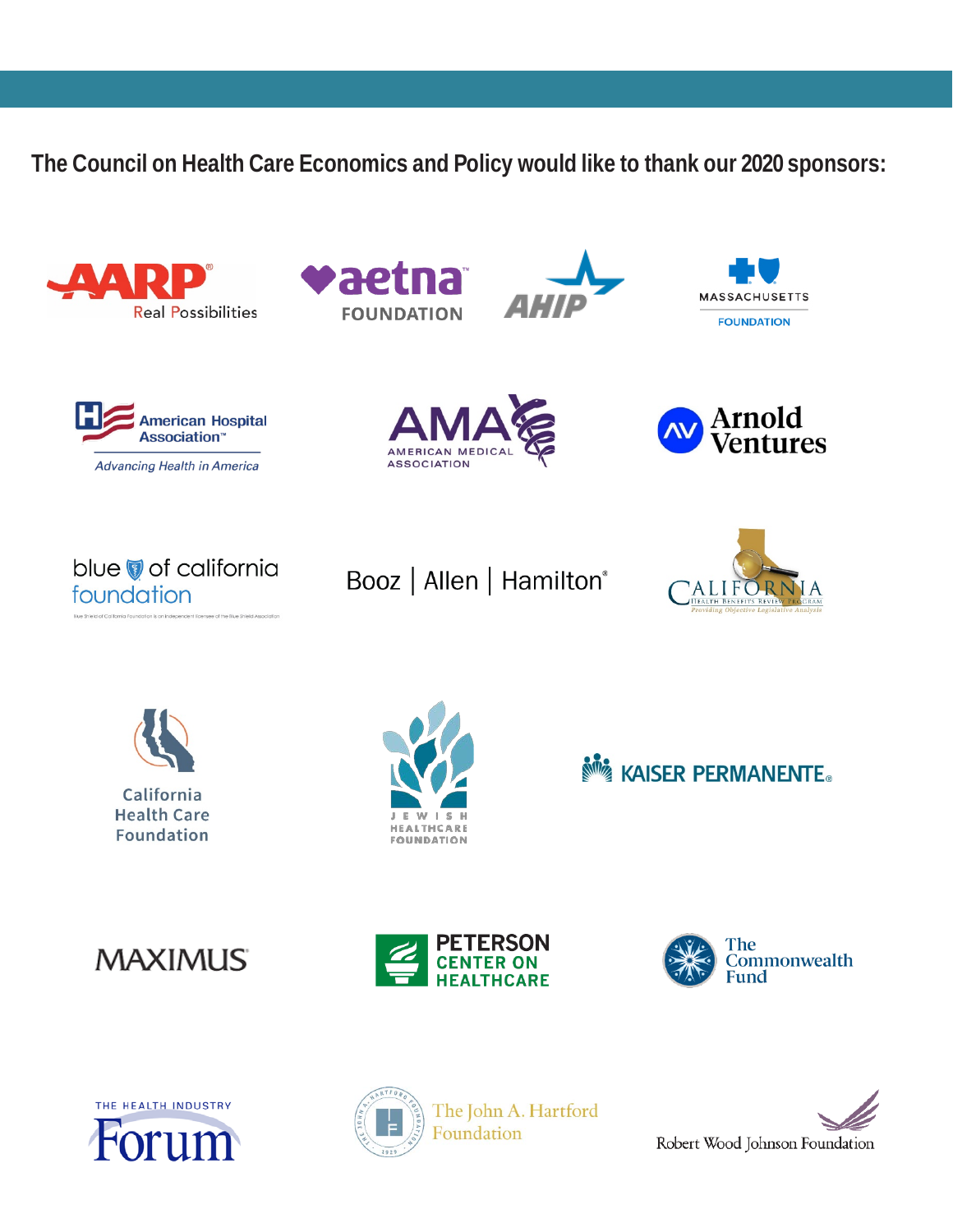# **Table of Contents**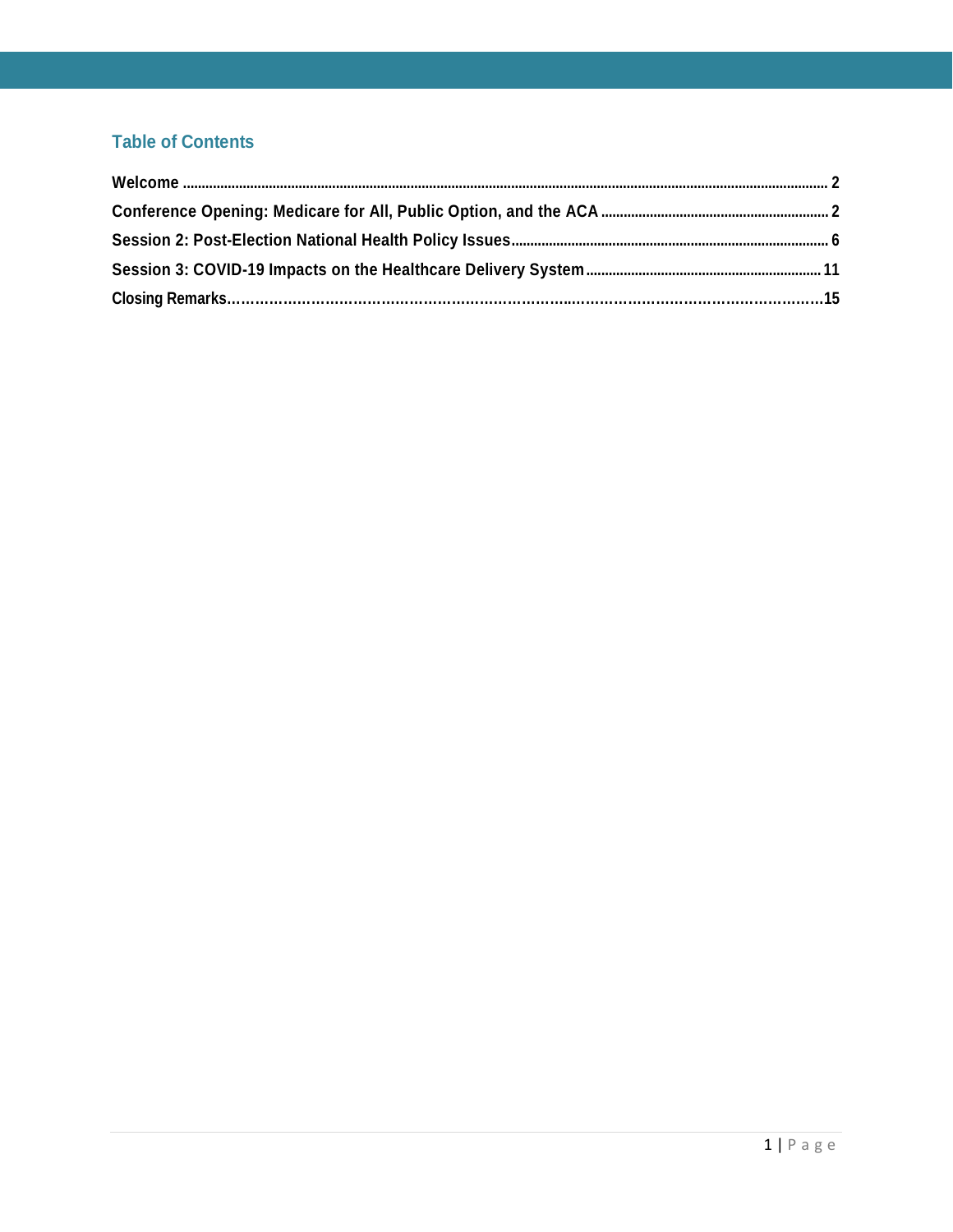### <span id="page-3-0"></span>**Welcome**

### **Stuart Altman, Sol C. Chaikin Professor of National Health Policy, The Heller School for Social Policy and Management, Brandeis University**

Chairman Stuart Altman welcomed the conference participants to the 27th Princeton Conference and thanked the generous sponsors. The Princeton Conference started in 1994 by Uwe and May Reinhardt to provide analysis into the Clinton Health Reform Plan. The conference was taken over by Stuart Altman and the Council for Health Care Economics and Policy with support from the Robert Wood Johnson Foundation. Altman continues to run the conference with a broad group of advisors and a diversified group of sponsors.

### <span id="page-3-1"></span>**Conference Opening: Medicare for All, Public Option, and the ACA**

### **Main Speaker: Mollyann Brodie, Ph.D., Executive Vice President and Chief Operating Officer, Executive Director, Public Opinion and Survey Research, KFF (Kaiser Family Foundation)**

Mollyann Brodie discussed public polls conducted by KFF that revealed a persistent partisan chasm, which could be a persistent barrier to significant policy changes. Nevertheless, the panelists thought the new administration would make strides in addressing the COVID pandemic and tackle smaller bipartisan issues such as surprise billing, drug pricing, price transparency, and protections for preexisting conditions. State innovation will continue but be hampered by budget deficits and more reliant on federal aid. The primary priority is for the federal government to step up and coordinate a comprehensive COVID-19 response.

Mollyann used polling data to capture key topics focused on the voters' minds leading up to the November 2020 election. Brodie explained the election started and ended as a referendum on President Donald Trump. Policy issues were correlated to peoples' feelings about the President. At the beginning of 2020, healthcare (costs and access) was a top voting issue. By voting night much had changed with, COVID-19 being the top voting issue (41% of all voters, 59% of Biden voters, 22% of Trump voters), followed by the economy/jobs (28% of all voters, 9% of Biden voters, 48% of Trump voters).

Political differences surrounding the pandemic will be critical for the new administration to resolve. Biden voters see addressing the pandemic as a critical threat to public health and economic recovery. Trump voters were skeptical about masks and the seriousness of the pandemic. President-elect Biden will need to convince the broader public that the virus must be dealt with to deal with the economy.

In terms of other healthcare issues, public perspectives on the ACA had not changed since March 2017, when President Trump attempted to repeal it. Despite Republican opposition, the specific ACA benefits enjoy bipartisan support, including preexisting condition protections, modified community ratings, the extended coverage of grown children to age 26, and covering the cost for preventive care. The graphic below shows Democratic and Republican polling results for favorability of ACA provisions.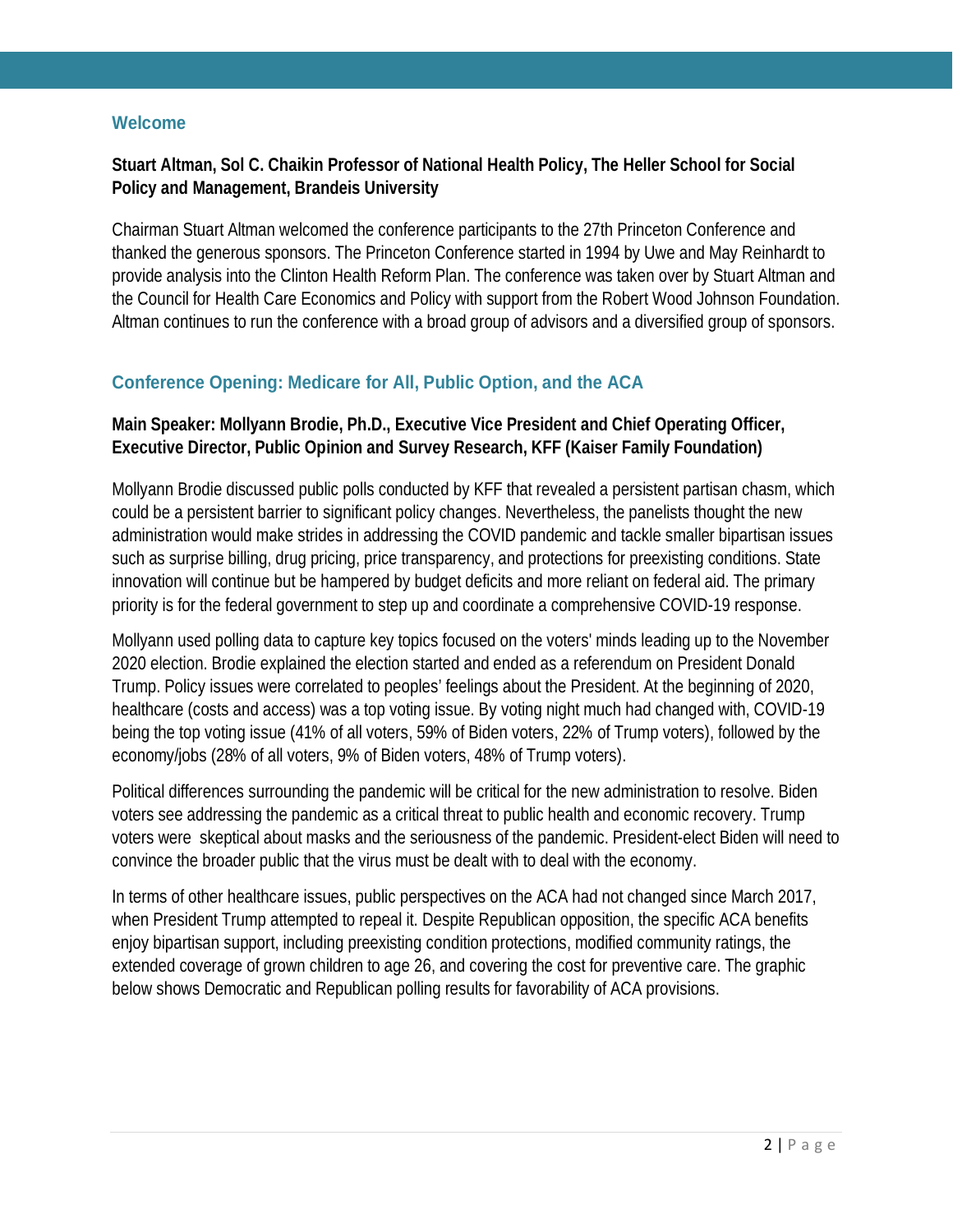# Most Say It Is Important That ACA Provisions Remain In Place

| Percent who say it is "very important" that each of these parts of the ACA are<br>kept in place:       | Total |     | Democrats Independents | <b>Republicans</b> |
|--------------------------------------------------------------------------------------------------------|-------|-----|------------------------|--------------------|
| Prohibits health insurance companies from denying coverage for people with pre-<br>existing conditions | 72%   | 88% | 73%                    | 62%                |
| Prohibits health insurance companies from denying coverage to pregnant women                           | 71    | 89  | 73                     | 49                 |
| Prohibits health insurance companies from charging sick people more                                    | 64    | 76  | 64                     | 55                 |
| Requires health insurance companies to cover the cost for most preventive services                     | 62    | 80  | 58                     | 49                 |
| Prohibits health insurance companies from setting a lifetime limit                                     | 62    | 72  | 65                     | 48                 |
| Gives states the option of expanding their Medicaid programs                                           | 57    | 84  | 55                     | 36                 |
| Provides financial help to low- and moderate-income Americans to help them<br>purchase coverage        | 57    | 82  | 54                     | 31                 |
| Prohibits private health insurance companies from setting an annual limit                              | 51    | 67  | 46                     | 38                 |
| Allows young adults to stay on their parents' insurance plans until age 26                             | 51    | 68  | 50                     | 36                 |
|                                                                                                        |       |     |                        |                    |

SOURCE: KFF Health Tracking Poll (conducted July 18-23, 2019). See topline for full question wording and response options.

Additionally, the pandemic did not change the public's general opinion about Medicare-for-All or the Public Option. A slim majority continued to approve of both, but the opinions diverged along partisan lines. However, the findings did reveal that how the plans are described significantly changed their favorability.

Other opportunities for bipartisan agreement could open up on smaller health policy issues, including;

- maintaining protections for people with preexisting conditions,
- prescription drug costs,
- surprise medical billing,
- restoring funding for ACA marketplaces open-enrollment period and restricting short-term health plans
- federal funding for reproductive healthcare for lower-income women, and
- reducing LGBTQ discrimination in healthcare.

### **Panelists**

### **James C. Capretta, Resident Fellow and Milton Friedman Chair, American Enterprise Institute (AEI)**

James Capretta agreed with Brodie about deep public divisions and limited near-term possibilities for major health policy reforms. He thought the Republicans would likely not put out their own healthcare plans as they were not compelled to do so over the past four years. The Republicans will more likely be in reactive mode to any Biden initiatives. Given polarization and a likely divided Senate, an ambitious aggressive agenda done on a partisan basis will be tough.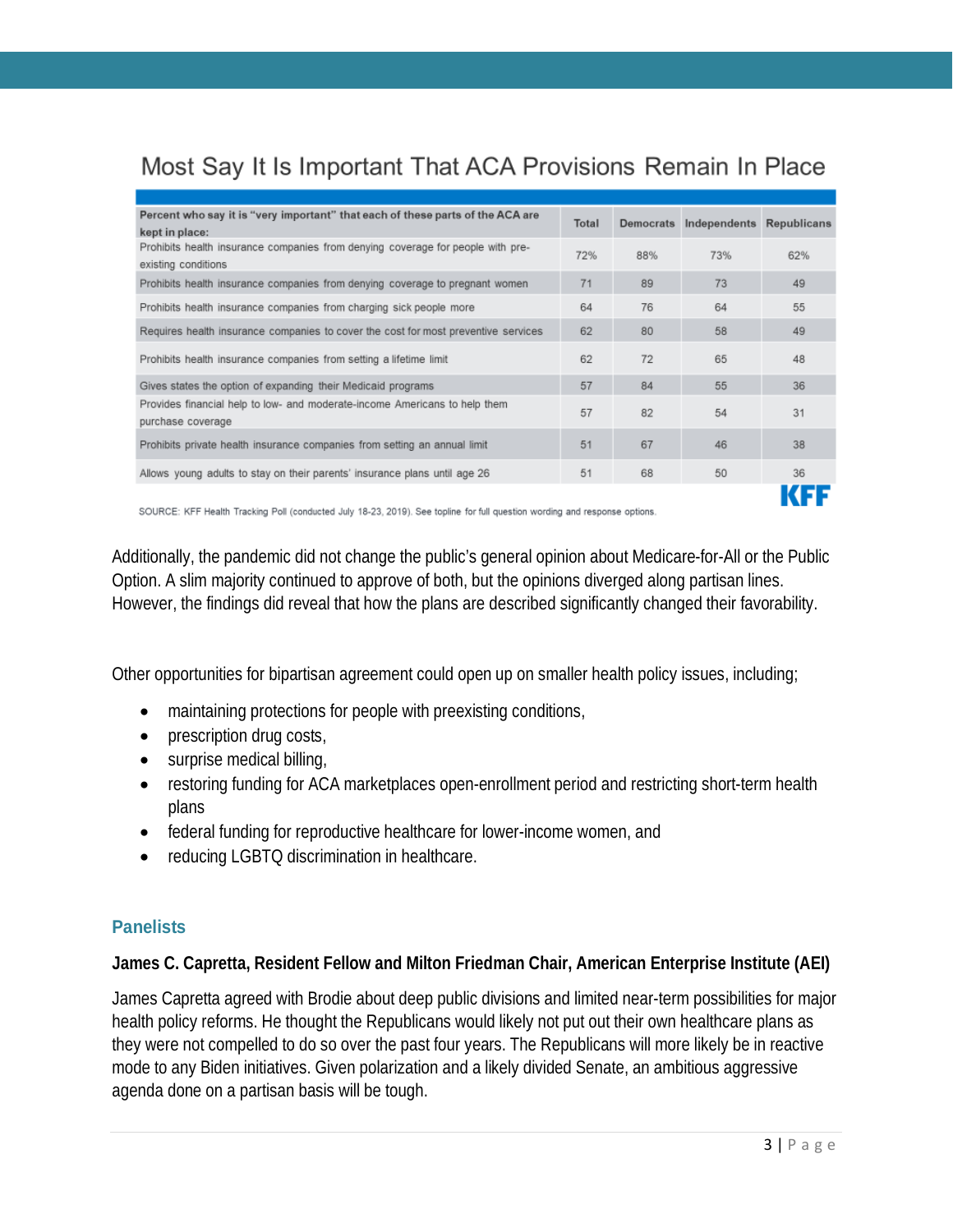The U.S. is at a crossroads ten years after enacting the ACA, and parties could come together to work on a more limited number of issues. Capretta suggested that bipartisan issues that could move forward include: price transparency, a further movement towards value-based care, drug price regulation, surprise billing, and other insurance tightening measures. He concluded that Senator McConnell would "be in the catbird seat" to negotiate with the Biden administration, should the Republicans maintain the Senate. At this point, it did not look promising for what some predicted would be a "blue wave," and the partisan bickering would persist into the Biden Administration.

# **Vivek Murthy, MD, 19th Surgeon General of the United States**

Vivek Murthy stressed the urgency of dealing with what was another significant surge of COVID pandemic. There needs to be a coordinated federal response to support the states and the people on the front lines. Locally, mayors and governors have stepped up to put mask mandates after hospitals filled up in their communities. As the pandemic worsens, the effects have caused these leaders to lean into restrictions, whether or not the public likes it.

Murthy spoke about the stress the pandemic caused healthcare workers and the resulting burnout and anxiety. He suggested that this could have unforeseen and long-lasting effects on the healthcare worker community. This strain has driven more doctors and nurses to speak up to public officials to do more. This generation of clinician advocates is more activated and engaged than ever before and will likely continue after the pandemic.

Murthy noted that the public was tired, frustrated, and scared after nine months of dealing with COVID-19. The consequences of fatigue have led many local health departments to trace outbreaks back to small social gatherings. Typically, communities try not to police people's behavior in their own homes, so it puts the onus on individual action to slow or stop the spread.

Ultimately, the biggest challenge in public perception boils down to trust. As Brodie noted, pre-election many were concerned with politics interfering with authorization of the vaccine. He felt it was telling after all the public's challenges that nearly fifty percent of people said they still would not take the vaccine. Therefore, one of Biden's challenges will be to rebuild trust both for the vaccines and for the system at large. The most crucial questions the Biden administration will have to answer:

- Where does misinterpretation spread? What is the role of social media platforms? What should their role be?
- How do we harness trusted sources at a local level? (pastor, teachers, nurses, doctors)
- How do we engage local voices when it comes to vaccine adoption?
- How do we rebuild trust in institutions themselves?

Dr. Murthy noted that the CDC's credibility, one of the most respected institutions in the U.S. and the world, has been badly damaged. The new administration needs to restore this trust in order to address this and future pandemics effectively.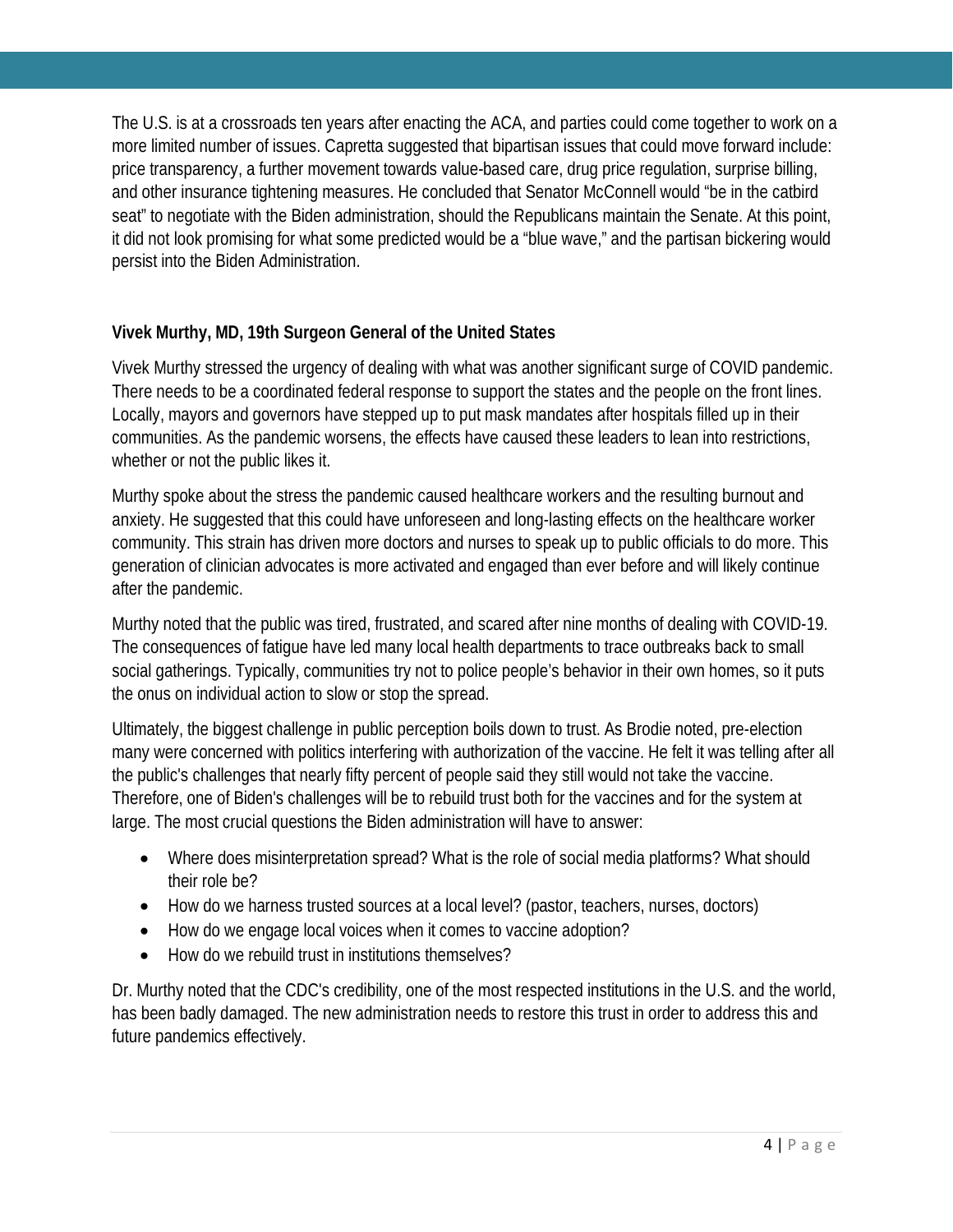## **Audience Discussion**

Opening discussion, the audience members asked asked the panel if it was possible to restore government trust. Brodie noted that media has never been more siloed and differentiated. People often pick their "media tribe," which is often an echo chamber for partisan beliefs. Particularly in areas less dense and urban, many live without ever hearing opposing opinions to their own. Murthy suggested that the administration highlight common threads or values such as wanting their children healthy and well educated. He noted it is "hard for people to feel faceless national figure knows them and gets what they are going through." Murthy then underscored the need to recruit and engage a diverse set of trusted messengers within the communities to talk about these issues. He concluded there are three core values all people across cultures and countries share:

- 1. We all want to be seen and understood for who we are,
- 2. We all want to know that we matter,
- 3. And we all want to be loved.

If people feel they are seen and understood, they are more likely to open their minds to scientifically-based ideas.

The discussion turned to how states' role versus the federal government might change in the new administration. Murthy predicted we will continue to see activity at the state level but will see even more activity at the federal level in providing guidance and marshaling resources states have been clamoring for. From clinical experience, he noted that people do not want to hear "no," as in "do not eat that donut," "do not smoke," "do not drink." Negative messages tend to make people stop listening. The federal government needs to find a way to say "yes" in their guidance. This might include saying how students can safely attend a school or how communities can safely attend faith gatherings.

Brodie worried soaring state budget deficits due to high unemployment will severely limit their ability to ensure their citizens' health and wellness. This may be particularly true in states that did not expand Medicaid. Capretta underscored state activity is dependent on the stimulus bill. He also noted that the Trump administration added significant flexibility to state activity in several areas.

Altman ended the session focusing on the themes of deep division and partisanship that resonated throughout the rest of the conference. He suggested that the Biden administration's priority will be to ensure people have access to the provisions pledged under the ACA. Shoring up the ACA can be done through administrative action. However, depending on the Senate's outcome, additional changes could happen through the budgetary process too.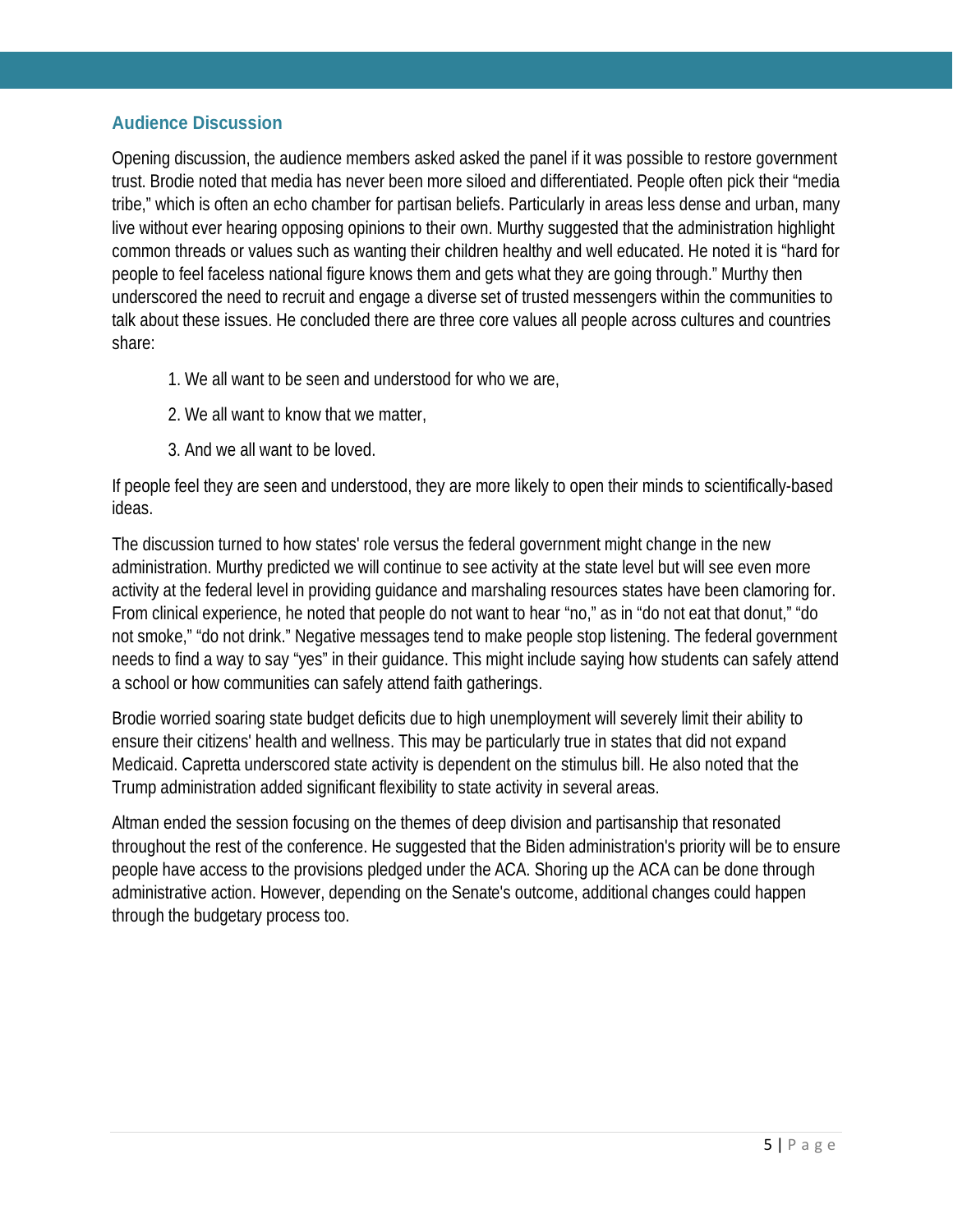## <span id="page-7-0"></span>**Session 2: Post-Election National Health Policy Issues**

In this session, panelists further explored the possibility of bipartisanship agreements. The panelists felt negotiation with Senator McConnell will be critical. However, some policies could move through executive order and/or administrative rulemaking. Like the first session, all panelists agreed bipartisan opportunities were limited to drug pricing, price transparency, surprise billing, and some incremental fixes to the ACA. While the panel did not explicitly focus on COVID-19, each panelist explained the effects of COVID-19 on policymaking and stakeholder actions through a different lens. All felt budgetary restrictions would severely limit state action.

## **Chair of Session: Elizabeth J. Fowler, Ph.D., J.D., Executive Vice President for Programs, The Commonwealth Fund**

Elizabeth Fowler introduced the panel and set the framework for discussion.

## **Panelists**

### **Dean Rosen, Partner, Mehlman Castagnetti Rosen & Thomas**

Dean Rosen noted that Biden has the shortest coattails since JFK, meaning fewer Democrats in the House and a tossup in the Senate. Senator McConnell's role will be critical, particularly if the Republicans retain control of the Senate. Senator McConnell may be open to deals because of his vast experience, his respectful past working relationship with Biden under the Obama administration, and because there are serval moderates in both parties (e.g., Collins, Murkowski, Manchin, Sinema) who could form a powerful swing bloc in a divided Senate. On the other hand, Senator McConnell might be antithetical to any Biden initiatives to protect 20 Senate races in battleground states in the 2024 elections. Further, at least five GOP senators are eyeing the White House for the 2024 race, who will be looking for opportunities to conflict with the White House. Additionally, (now majority leader) Senator Schumer is up for reelection and needs to affirm a successful progressive agenda for the Democrats, and Speaker Pelosi must hold a smaller majority together.

Despite the potential barriers to deal-making, Rosen noted the President can still pass a lot of healthcare policy. Below are some key issues he thinks President Biden could move forward: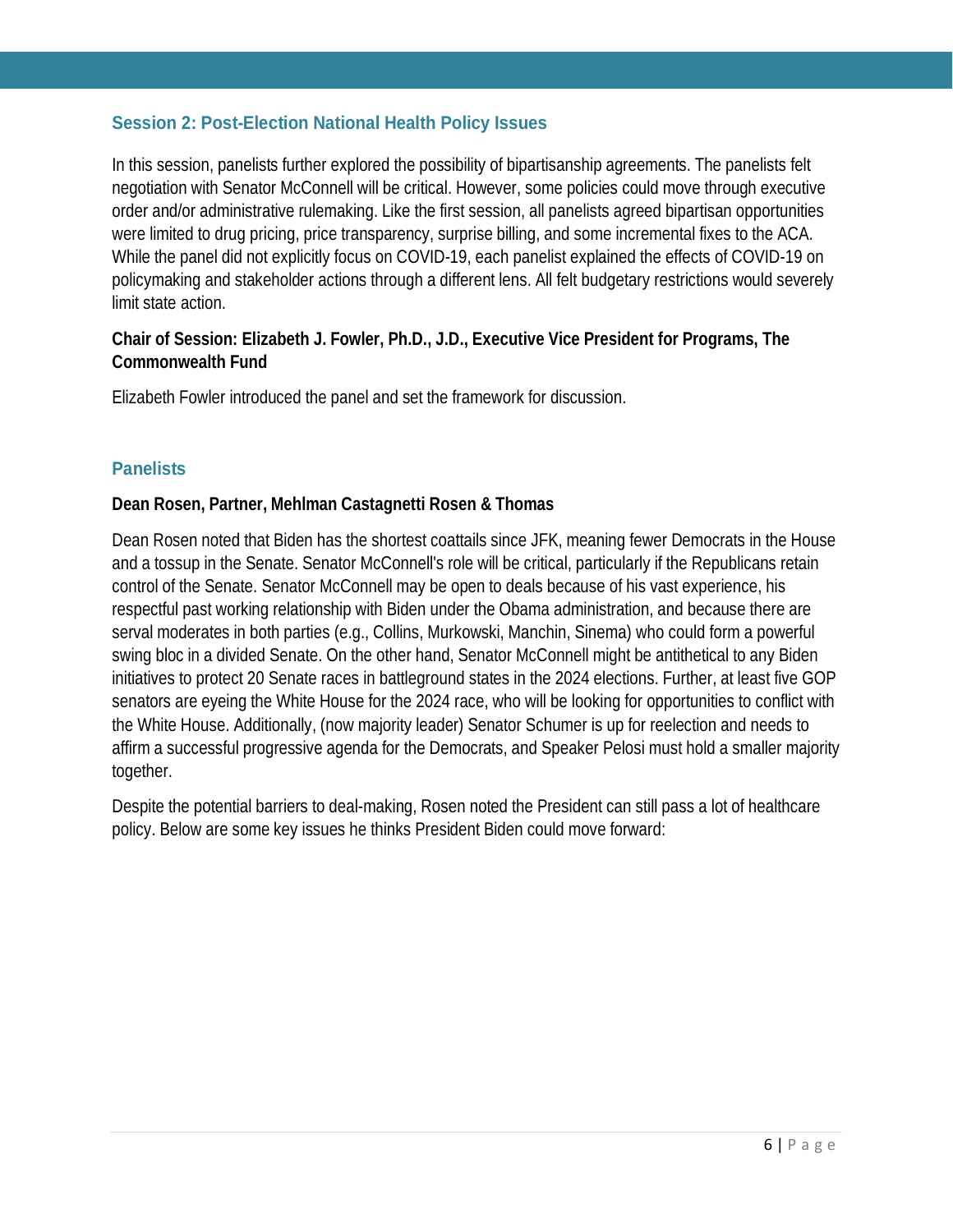# **WHAT WILL BIDEN ADMINISTRATION DO?**

#### Regulatory Action Contains Some Overlap with Trump, But Also Many Key Differences

#### COVID-19

**MEDICARE** 

More robust, coordinated, federal public health response Empower scientific agencies (EDA, NIH, CDC) More control over PPE / supply chain (use DPA, BARDA, SNS<br>to procure PPE / essential treatments, etc. Seek funding for pub. health infrastructure/providers Extend Public Health Emergency through at least 2021



Continue drive to valubased care Push forward with transparency (modifications likely) Less favorable MA reimbursement, regulatory climate

More FFS provider scrutiny Pause and perhaps curtail Stark/AKS flexibility



**PRESCRIPTION DRUGS** Keep, but modify, Trump importation rules Defend Trump rules on DTC ad price disclosure Impose MFN in Medicare Part B, possibly Part D Protect the 340B Program



**AFFORDABLE CARE ACT** More generous SEP to expand coverage Reverse Trump STI D/AHP rules Resume enrollment/outreach Enhance premium tax credits by adjusting AV calculation,<br>changing indexing, etc. Reinstate Obama Sec. 155 Antidiscrim protections

#### **MEDICAID**



Streamline enrollment Pause or modify MFAR, depending on Trump CMS final action Reverse public charge rule Limit work requirements, other eligibility restrictions Flexibility to states and MCOs to address SDOH Possibly work with red states to expand coverage

#### **TELEHEALTH/DIGITAL HEALTH**



Continue Trump telehealth flexibility during COVID and likely<br>beyond. But skepticism of audionly and less trusting of private sector

Push forward with interoperability/data blocking rules, perhaps<br>with additional extension

Rosen also felt the pandemic opened congressional opportunities to provide more flexibility in Medicare and Medicaid to cover social determinants and telehealth. He concluded six aspects the new Biden administration will need to embrace for successful policymaking: 1. Be innovative, 2. Be collaborative, 3. Be pragmatic., 4. Be bipartisan, 5. Align policy issue priorities with corporate/organizational values, 6. Lead.

MEHLMAN CASTAGNETT

## **Wendell Primus, Senior Policy Advisor on Budget and Health issues to Speaker Nancy Pelosi**

Wendell Primus outlined bills that he and his team have moved through the House during the Trump administration. These will be policies to build upon with a new administration and Senate.

The HEROES 2.0 bill builds off the HEROES 1.0 that passed the House in May 2020. HEROES 2.0 considered the changes in virus mitigation strategies, such as a \$75 billion proposed for testing, contact tracing, and isolation infrastructure changes. The bill also updated how people get health insurance coverage after losing their job, so anyone receiving unemployment insurance (UI) would get the most generous ACA coverage.

Additionally, two major health bills were passed through the House in the last 12 months, focusing on improving affordability. H.R.3 Drug Negotiation provides the Secretary with the authority, mandate, and tools (meaning information) to negotiate the price of prescription drugs (not price settings). The negotiated prices would apply to all payers. The bill rewards innovation by taking R&D costs and innovation into consideration in negotiations. He quoted economist Avik Roy who said, "It is almost certain that if there were fewer drugs developed, it would be the least innovative drugs that were abandoned." It also generates significant savings (roughly over \$500B over ten years).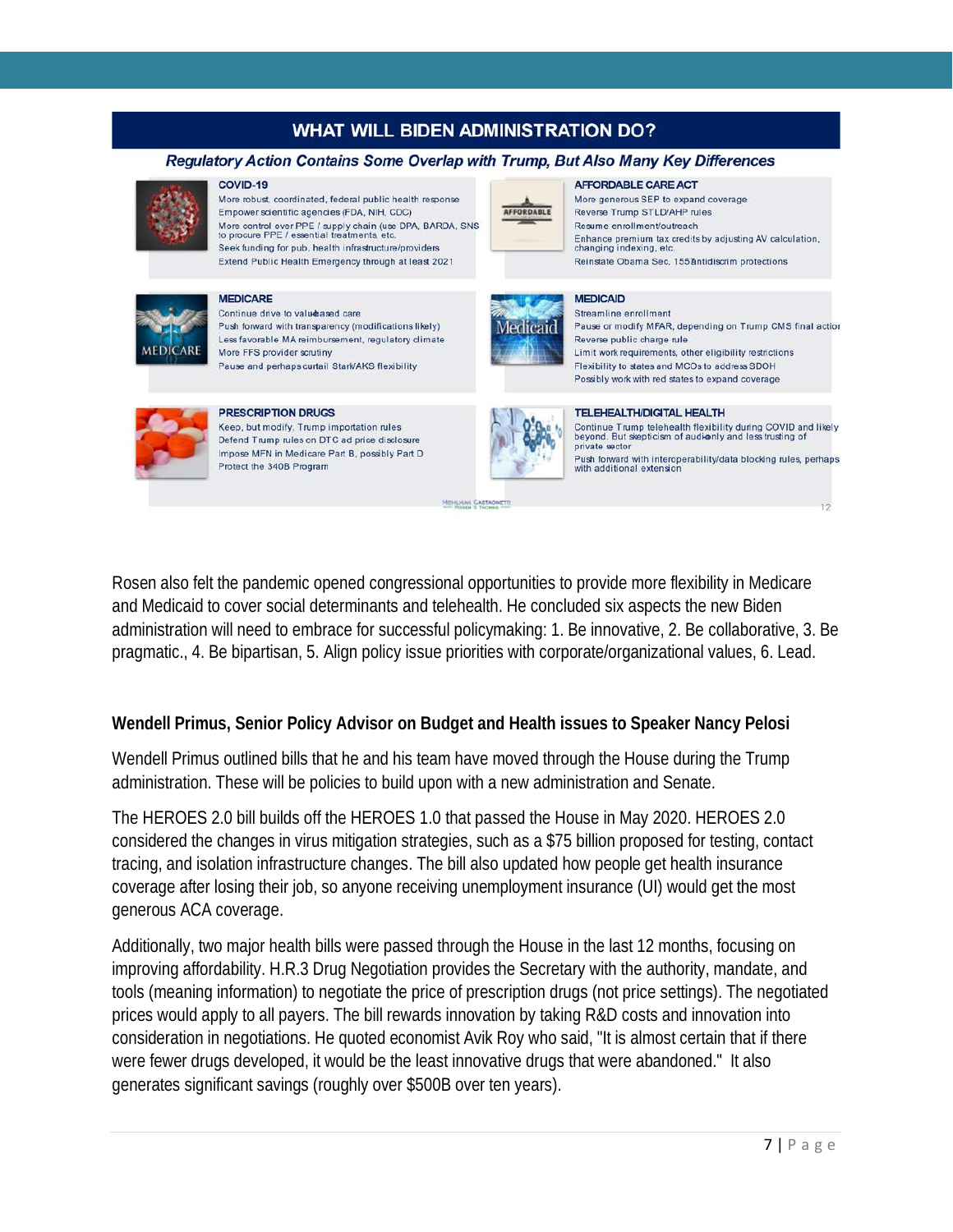H.R. 1425 ACA Enhancements Act uses the savings from H.R. 3 to improve the ACA. Improvements include an increase in ACA subsidies, incentivizing Medicaid expansions, lowering the uninsured rate, combat health disparities for new mothers one year post-partum, fixing the family glitch, and undo some of the provisions the Trump administration made. Savings from H.R.3. were also used to improve Medicare benefits such as dental, vision, hearing coverage, and Part D reform.

Primus also shared concerns about Medicare premiums outpacing Social Security Cost of Living Adjustments (COLA). He noted that in the last 11 years, the COLA adjustment had been zero while Medicare Premiums have been increasing. If there were not post ad-hoc adjustments to the premiums, the average person would have had 84% of their COLA taken away, which is supposed to supplement increases in costs like food, energy, and housing. To address this issue, Primus and his group will be proposing a provision that guarantees beneficiaries receive at least half the value of COLAs after Medicare premium increases.

## **Mark McClellan, MD, Ph.D., Director, Duke-Margolis Center for Health Policy, Robert J. Margolis, MD Professor of Business, Medicine and Policy**

Mark McClellan suggested that additional pandemic relief could expand economic recovery efforts by building on the Paycheck Protection Program, expanding unemployment insurance, adding stimulus checks, providing assistance to states, enhancing health insurance assistance, and other supplemental expenditures support response and infrastructure. He also highlighted the importance of finding ways to reopen schools safely.

McClellan suggested that pandemic related reductions in revenue for providers paid through fee-for-service (FFS) could provide additional incentives to move to value-based healthcare. Social distancing requirements led to significant reductions in utilization, creating a significant financial loss in hospitals. Relief payments helped somewhat, but the utilization is not bouncing back quickly. Alternative payment organizations such as ACOs or partial capitation models had less or, in some cases, no adverse financial impact. These organizations were in better shape because they were already doing more in primary care engagement, telehealth, community-based care, and beginning to address some of the social determinants of health. Below is a summary of the varying effects of COVID-19 on different types of providers by payment arrangements.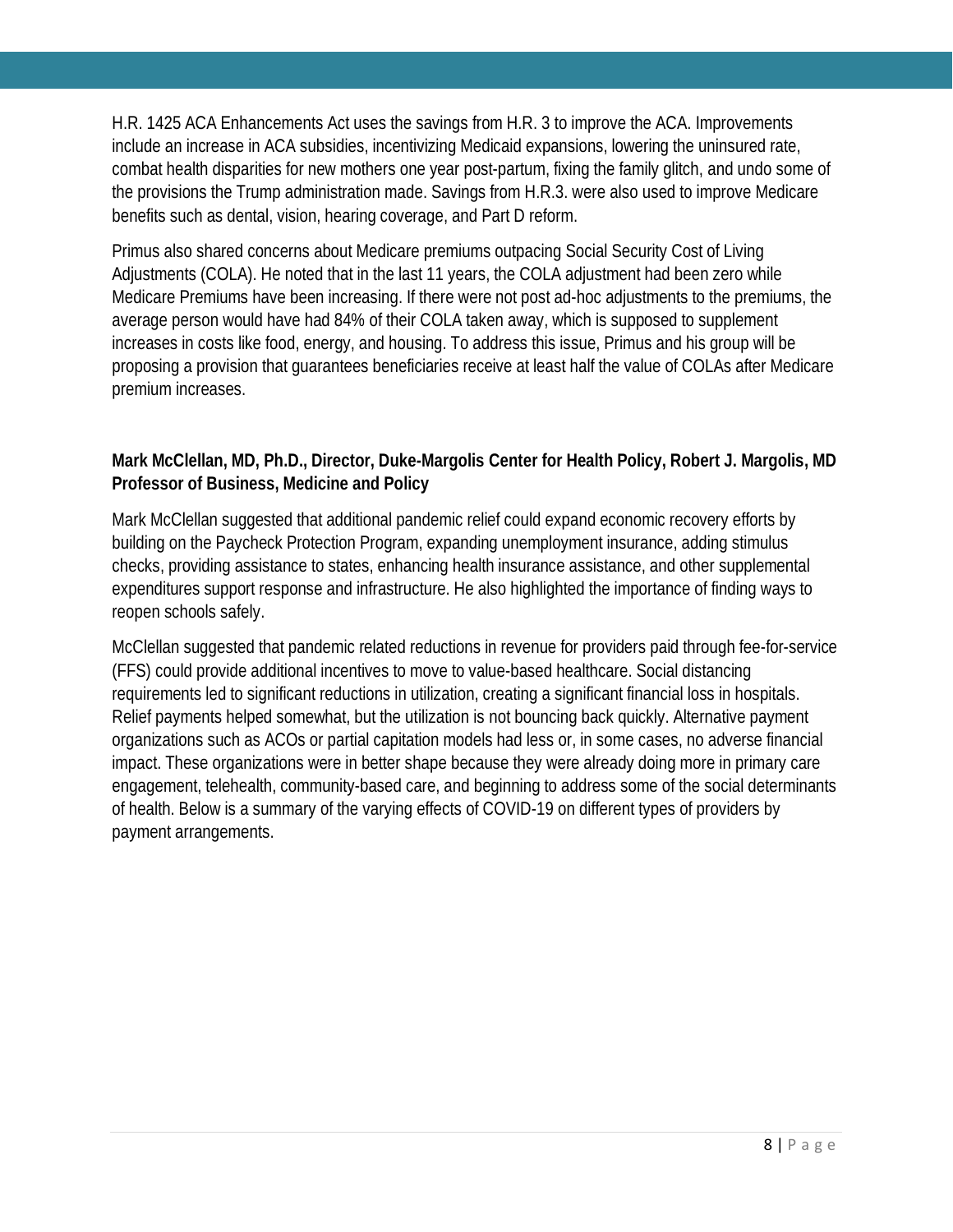# **COVID-19 has impacted providers differently** in value-based payment vs. fee-for-service

|                                              | <b>Value-Based Payment Continuum</b>                                           |                                                                                                          |                                                                                                               |                                                                                        |  |  |  |  |
|----------------------------------------------|--------------------------------------------------------------------------------|----------------------------------------------------------------------------------------------------------|---------------------------------------------------------------------------------------------------------------|----------------------------------------------------------------------------------------|--|--|--|--|
|                                              | <b>Fee for Service</b><br>(FFS)                                                | FFS with<br><b>Shared Savings</b>                                                                        | <b>Limited</b><br><b>Prospective</b><br>Payment                                                               | <b>Primarily</b><br><b>Prospective</b><br><b>Payment</b>                               |  |  |  |  |
| Revenue<br>Change                            | Significant drop in revenue<br>triggers staff reductions,<br>practice closures | Small shared savings backstop<br>offers limited protection for staff<br>reductions, fewer closures       | Prospective payments<br>guarantee small revenue<br>stream, less drastic reductions                            | More stable revenue streams<br>allowing for continued and<br>expanded service delivery |  |  |  |  |
| Financial<br>Stability                       | Direct financial assistance<br>needed to maintain operations                   | Benefits from shared savings<br>leads to smaller but still<br>necessary need for financial<br>assistance | Benefits from prospective<br>payment leads to smaller but<br>still necessary need for<br>financial assistance | Most payments delinked from<br>FFS means significantly higher<br>stability             |  |  |  |  |
| <b>Flexibility for</b><br><b>Care Reform</b> | Requires financial assistance for<br>COVID-19 response                         | Limited; Can support some<br>investments in COVID-19<br>response, but more assistance<br>required        | Greater capacity than shared<br>savings to support investments<br>in COVID-19 response                        | Supports most key investments<br>in COVID-19 response                                  |  |  |  |  |

Source:<br>https://healthpolicy.duke.edu/sites/default/files/atoms/files/best\_practice<br>s\_brief\_final.odf

**MARGOLIS CENTER** Duke **Health Polic** 

In closing, McClellan suggested that states will continue to play a major role in policy and innovation, but they are significantly hampered by major budgetary restraints resulting from economic decline. State revenues are projected to decline by 15-20% over the next two years. There are still 12 states who have not expanded Medicaid under the ACA. McClellan suggested that getting these states to expand may take increased financial incentives and policy flexibility. Other state actions the new administration might support are new uses of the 1115 waivers to expand coverage or Section 1332 waivers to create cost containment strategies.

# **Audience Discussion**

In the discussion, Primus suggested that in addition to addressing COVID-19, another top priority for the new administration would be to expand ACA subsidies and coverage, particularly in the non-expansion states. Elizabeth Fowler then asked Rosen if there were any version of the public option he thought Republicans would accept? Rosen thought any version of the public option is likely off the table, and likely only Moderate Republicans would be open to it on a very incremental basis. The only way he saw it going through was if it were very narrowly targeted and a Democratic Senate.

Finally, Fowler asked McClellan if there were any COVID-19 lessons learned from an international perspective. McClellan stated that the countries with the most robust public health systems had the greatest success in reducing spread. Western Europe had an easier time shutting down because they provided more financial support to affected businesses and individuals. At the same time, they were able to keep critical infrastructure open like schools. He was hopeful that increased testing technology such as athome kits might help move the U.S. towards a more successful approach.

In response to a question about Medicare's impending insolvency, the panel suggested that it is possible to reduce Medicare costs without sacrificing the quality of care and value. Primus noted Medicare solvency issues are mostly linked to the Hospital Insurance fund and tax reforms that fund it. He was confident that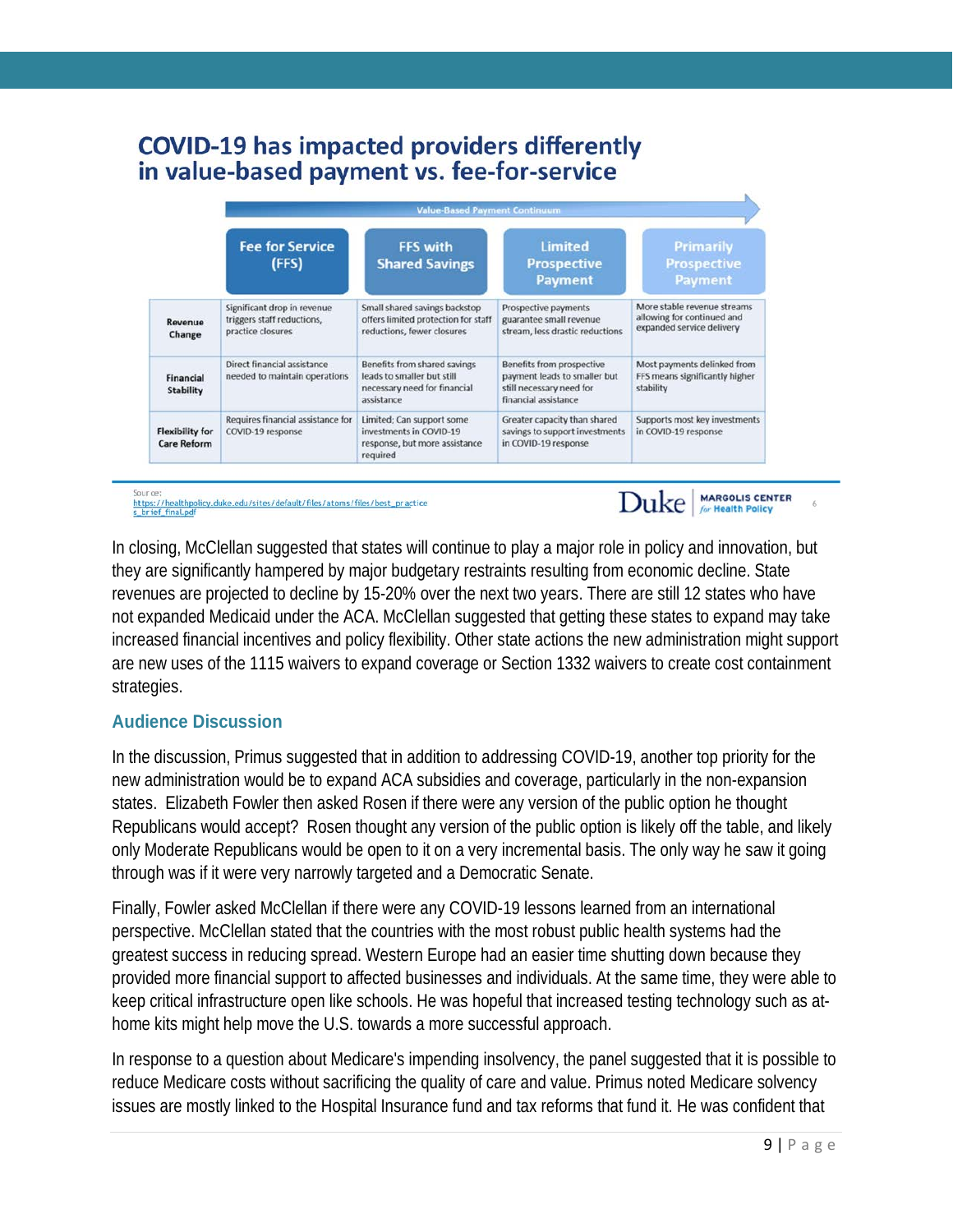action would be taken to assure that the Medicare Trust Fund would not run out of money. Rosen added that a more significant issue is the growth of entitlement programs and the timing of tackling deficit deduction during COVID-19, when the primary focus is increasing relief right now. He thought perhaps after 2022, there might be a newfound focus on controlling costs again. He also explained that solvency issues are related to the Baby Boom demographic and not just rising healthcare costs.

Another audience member asked the panelists whether the new administration had the tools to support state flexibility, such as Colorado's efforts towards a public option or California's work towards a singlepayer system? McClellan responded he felt CMS does have some opportunities to make a more straightforward public option or multi-payer approach. He thought the Maryland reforms around the allpayer global budget or model waivers are good examples. He reiterated states are genuinely focused on COVID-19 relief right now. Looking ahead, they will have limited budgets or bandwidth for anything else, so any kind of guidance or flexibility the government can give will be vital for these types of programs.

Fowler asked the panelists what actions they predict, given the AMA's announcement of drug shortages as a public health crisis. To mitigate shortages of essential medications, McClellan predicted the most fundamental changes policy changes would include: 1. A shift in how Biomedical Advanced Research and Development Authority (BARDA) and HHS make investments, 2. the push for the private sector to make investments in domestic manufacturing, and 3. the creation of new ways to supply critical drugs efficiently. McClellan also thought these changes could have implications on biosimilars, which are new medications with a highly similar make-up to drugs already on the market. Finally, on a state level, there might be other policy opportunities to modify Medicaid drug pricing away from FFS towards value-based or populationbased like a few states have already tried to do.

Stuart Altman closed the discussion by adding that states like MA, NY, CA, DE, WA, and NC are acting on health care cost control and innovation, drug pricing for Medicaid, surprise billing, and other policy issues. He agreed with McClellan about states not having the money for action but noted they still have regulatory authority and will use it.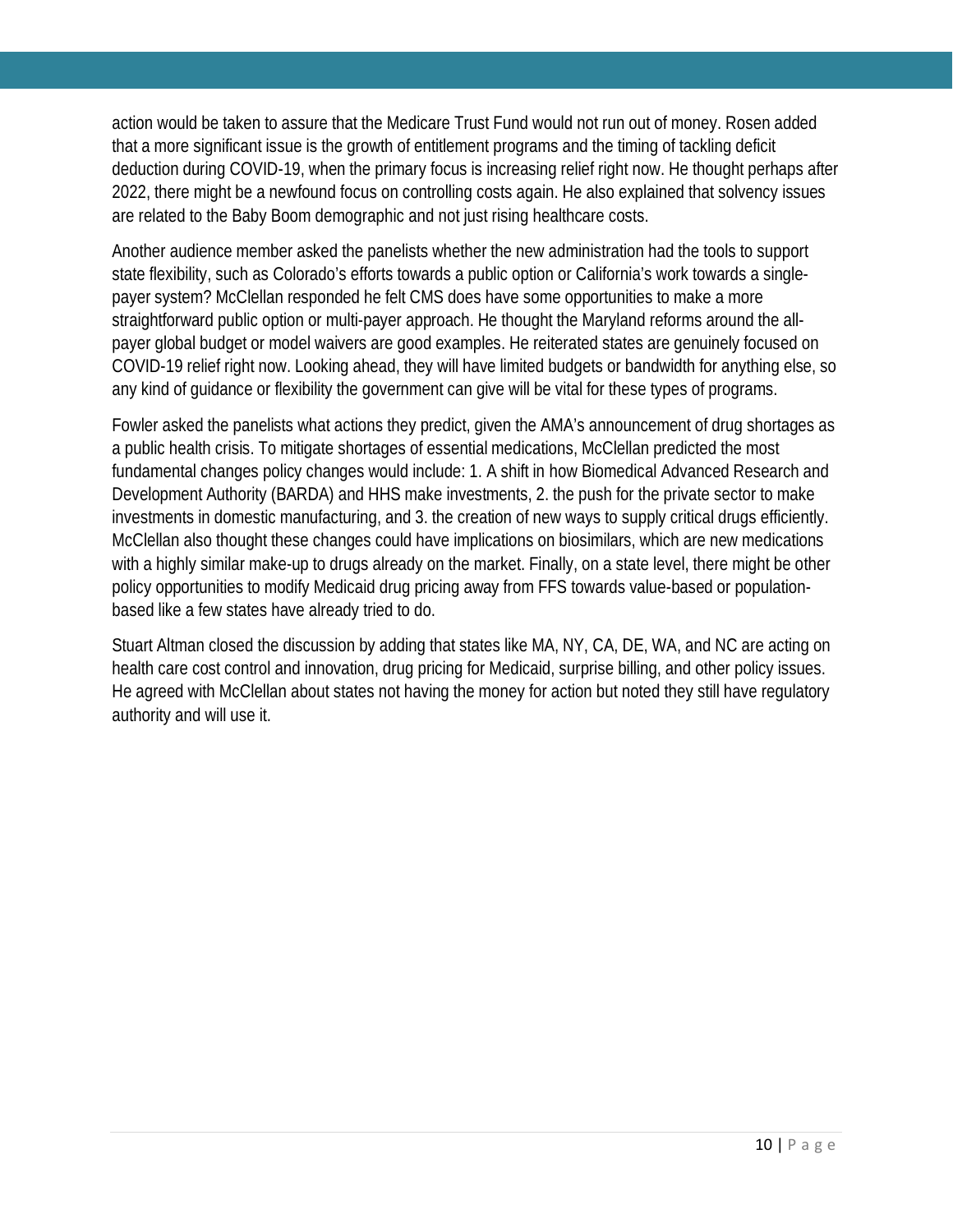## <span id="page-12-0"></span>**Session 3: COVID-19 Impacts on the Healthcare Delivery System**

This session focused on the COVID-19 positive and negative impacts on the healthcare delivery system and opportunities for change. Dr. Maybank focused on the disproportionate adverse effects of COVID-19 on people and providers of color. Dr. Ferris used an organizational perspective to describe the pandemic's impact on academic medical centers and opportunities for cooperation with competitors. Finally, Dr. Fulmer focused on long-term care and nursing home facilities as a central area for concern and reform.

### **Chair of Session: Julie Morita, MD, Executive Vice President, Robert Wood Johnson Foundation**

Julie Morita reflected on the devastating effects of COVID-19 exacerbating systemic and structural barriers to the nation's health and wellbeing. In the midst of the pandemic, health systems made rapid and innovative changes. They broadened the scope of practice, loosened licensing barriers, embraced telehealth, and began to see a newfound urgency to address social determinants of health. She explained this panel's goal was to analyze COVID's impact on health care delivery, including issues like sustainability, innovation, and health equity.

### **Panelists**

## **Aletha Maybank, MD, MPH, Chief Health Equity Officer and Group Vice President, American Medical Association**

Aletha Maybank explained how COVID-19 fast-tracked digital transformation in healthcare delivery and hoped parallel adoption of health equity, justice, and anti-racism efforts could be achieved. When COVID-19 started, there were many national conversations around Black, LatinX, and Native American communities disproportionately affected by preexisting conditions. The American Medical Association (AMA) and other advocacy organizations added context and evidence to the national conversations to highlight the root causes of inequity due to racism. Black, Indigenous, and people of color were more likely to live in close quarters in highly segregated and under-resourced neighborhoods with structures that reinforce inequities. The AMA elevated the impact of social and political determinants of health and the devastating consequences of the pandemic's disproportionate impact on marginalized and minoritized communities.

The AMA also did a deep dive into how the pandemic impacted physicians of color within the healthcare delivery system. Below are some of the key findings from several of their surveys: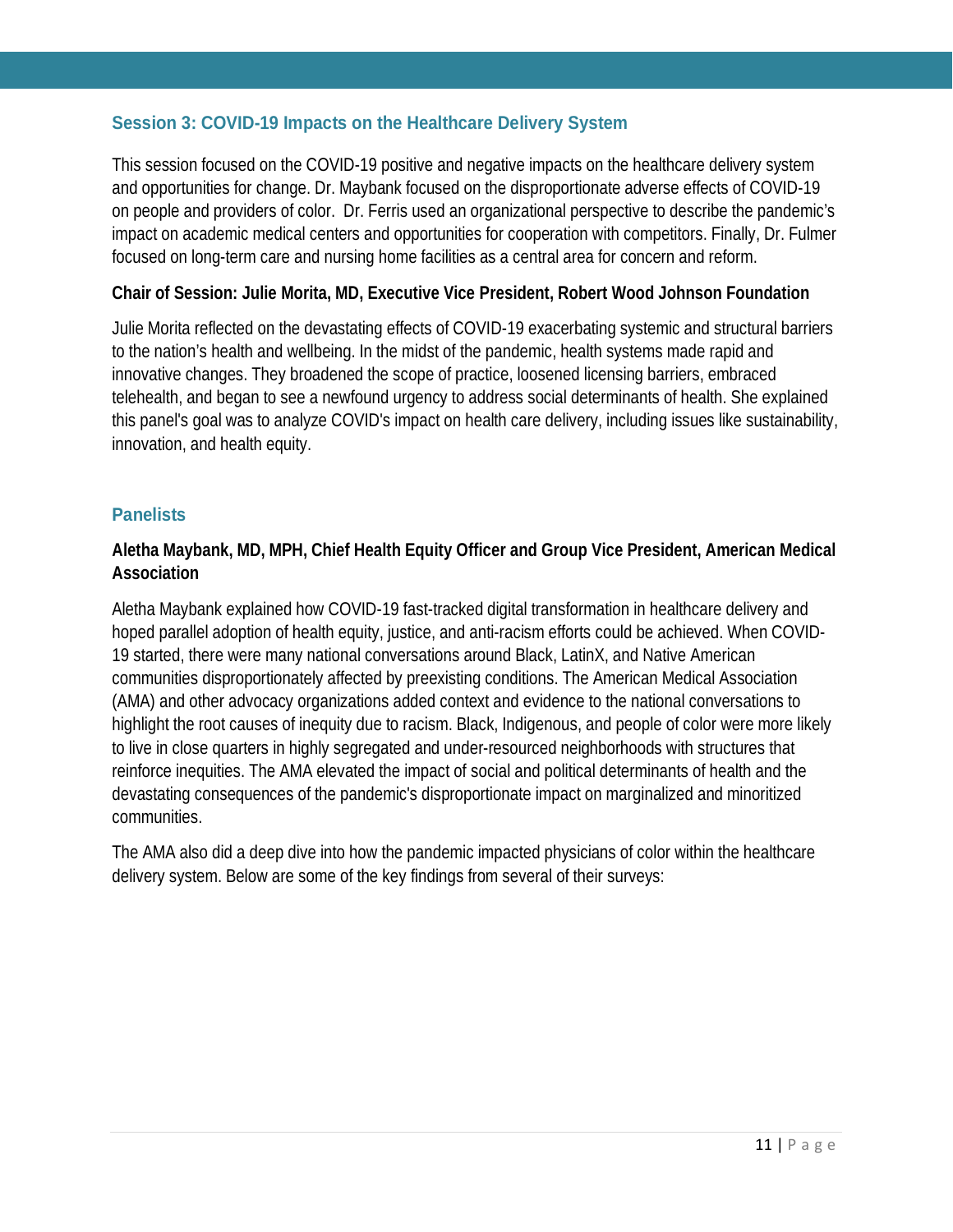# **Key Insights of Marginalized/Minoritized Physicians**

- Generally a different experience for Black physicians compared to other physicians
	- Black physicians least likely work in practice settings with enough PPE for all frontline health care workers.
	- Black physicians report seeing more COVID -19 patients proportionately but report less access to PPE, COVID-19 testing and treatment than other physicians.
	- Black physicians more likely to report burnout since onset of COVID -19.
	- . Black physicians more likely to report patients' lack of ability, knowledge or resources to receive care via telehealth as a barrier.
- Black and Latinx physicians more likely to report their ability to test for and treat COVID -19 is hampered by a lack of resources within their practice.
- Latinx, Asian and Black physicians more likely to report knowing other physicians that passed from COVID-19.
- Black and Asian physicians most likely to agree that the COVID -19 pandemic has highlighted the existing health inequities
- Mental health outcomes related to depression, anxiety and suicidal ideation associated with COVID-19 have increased dramatically for LGBTQ+ physicians Taken from AMA Research Study 5/2020 - 6/2020
- @ 2020 American Medical Association. All rights reserved. 5

AMA Physicians' powerful ally in patient care

In response, the AMA launched a bi-weekly web series, "Prioritizing Equity," to illuminate how COVID-19 and other determinants of health uniquely impact marginalized communities, public health, and equity, with an eye on both short-term and long-term implications. The AMA also declared racism a public health threat for the first time in their history in November 2020. They also committed to removing racial essentialism (the belief that people of different races are biologically distinct groups) from the healthcare system and supported the elimination of race as a proxy for ancestry, genetics, and biology in medical education, research, and clinical practice.

Maybank highlighted the need to:

- Further diversify the health care workforce,
- Improve train around anti-racism in the context of public health,
- Establish performance standards within payment models related to structural racism and equity, and
- Advocate for equitable innovation in delivery, design, and workforce.

She concluded the health care system needs to center on racial justice and equity, and be more explicit about the impact of othering and its intersection with white supremacy.

### **Timothy Ferris, MD, Chief Executive Officer, Massachusetts General Physicians Organization**

Timothy Ferris explained how COVID-19 brought providers together for a singular purpose. Ferris credited the National Institute of Health (NIH) for providing resources that enabled academic medical centers to pivot infrastructure and use residents to create research groups and disseminate information rapidly.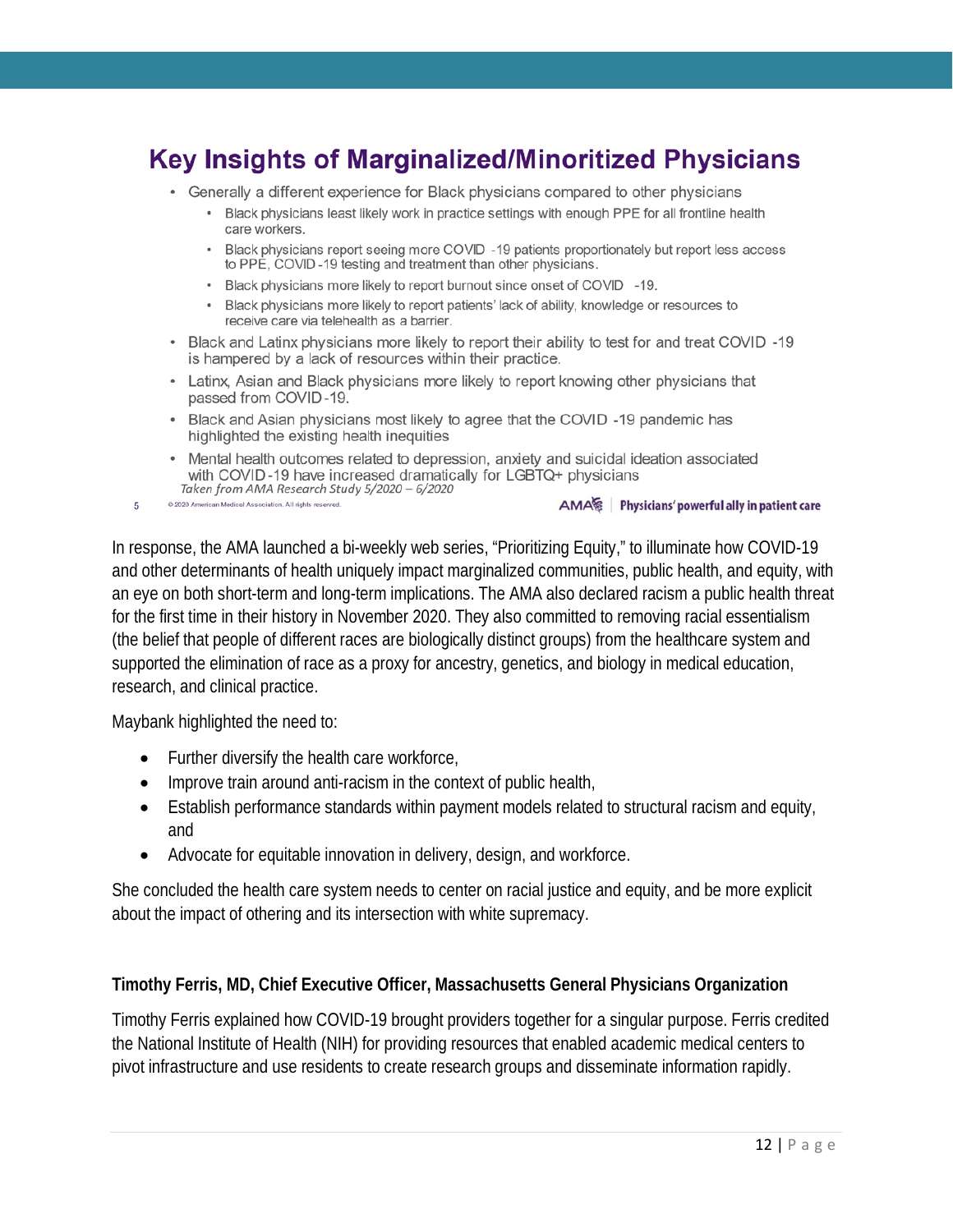COVID-19 accelerated many existing innovations. Digital health analytics on clinical operations and finances finally brought about productivity gains. System capacity also transformed in the wake of COVID-19 into what he coined "coopetition," bringing competitors together to share regional level loading and equipment. Financially, his academic medical center was down by 20%, but the federal funds made up 75%, although he cautioned his hospital was lucky. The federal relief funding was rationally designed but poorly implemented and capricious regarding who got the money. Finally, Ferris thought management throughout healthcare systems would continue to be leaner as a result of COVID-19. For example, his hospital started using phone bots to answer questions, and it increased productivity and satisfaction for patients. Below is an example of how his hospital used integrated management technology to streamline patients better.



He concluded, like Maybank, that the pandemic also revealed deep existing inequities. One example of this was an overwhelming request for Spanish-speaking interpreters. Ferris advocated for future investment into the hardest hit communities.

# **Terry Fulmer, Ph.D., RN, FAAN, President, The John A. Hartford Foundation**

Terry Fulmer highlighted the devastating impact of COVID-19 has had on long-term care facilities. While only 0.05% of the total U.S. older adult population reside in nursing homes, nursing home deaths accounted for 40% of all pandemic mortality. She built off Maybank's comments on "otherism" to include foundational ageism.

The most significant issues with nursing homes and COVID-19 were: staffing, infection, prevention, PPE, social isolation, and racial/ethnic disparities. Fulmer explained most nursing homes were built in the 1960s in an institutional and almost prison-like style. The old infrastructure combined with poorly paid and trained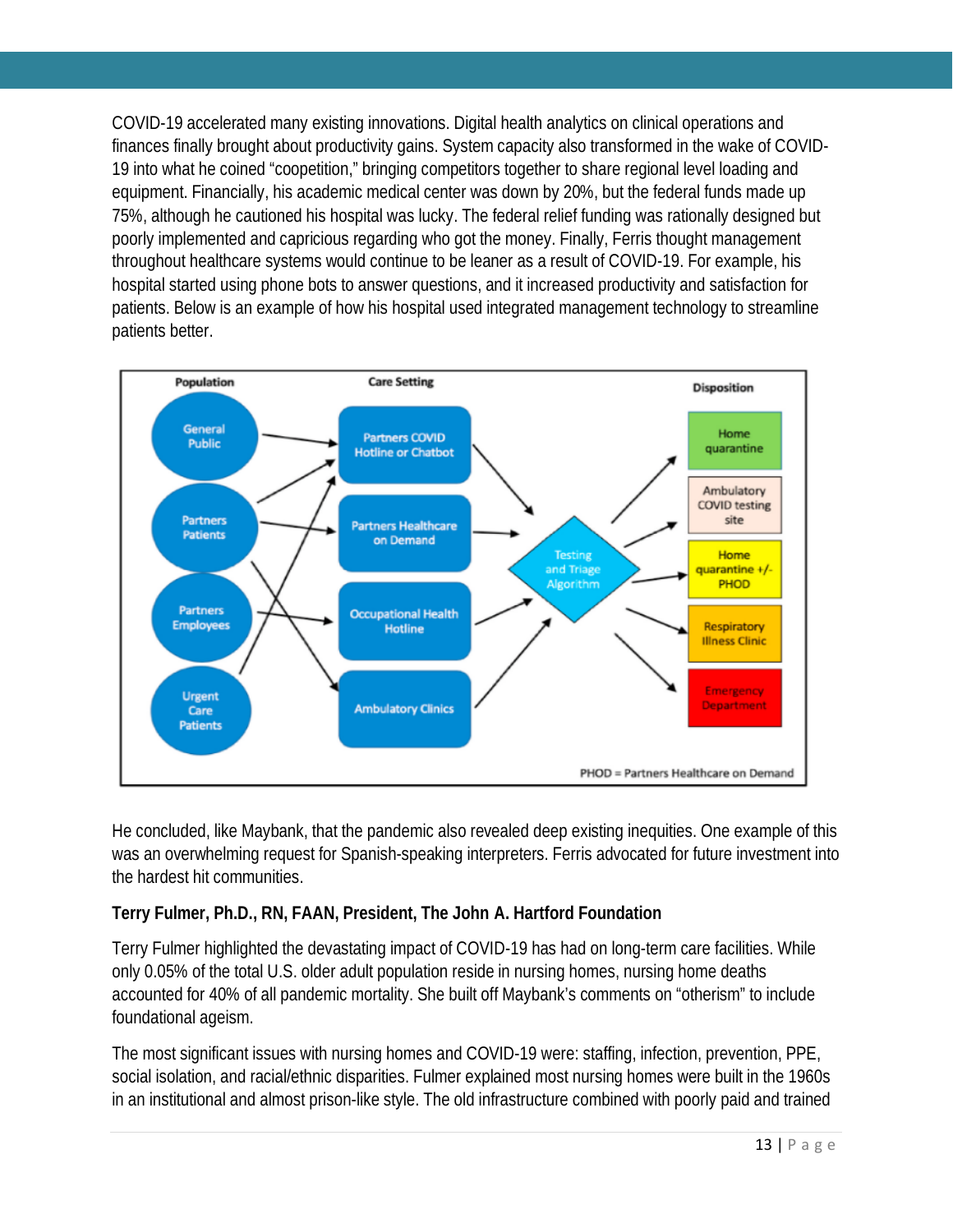staff makes nursing homes most vulnerable to COVID-19. Therefore, the pandemic presented an opportunity to reimagine the future of institutional long-term care.

The CMS Commission for Safety and Quality in Nursing Homes convened 25 diverse members and over 600 public comments to release a report in September 2020, including 27 recommendations and 100 action steps for nursing homes. The report contained ten significant themes: testing and screening, equipment and PPE, cohorting, visitation, communication, workforce ecosystem: resident safety, workforce ecosystem: strategic reinforcement, technical assistance and quality improvement, facilities, and nursing home data.

Some promising strategies to redesign physical and operating models to accommodate future pandemics include:

- Homogenous group placement e.g., hospice, memory centers
- Smaller facilities e.g., Green Houses
- Nursing home alternatives e.g., PACE day centers
- Short-stay rehabilitation patients in "extended care wings" of hospitals

For these changes to happen, stakeholders need to create fundamental policy reform that invests in change, research on a redesign, and advocacy.

# **Audience Discussion**

Morita began the discussion by asking Maybank about opportunities she sees for 2021. Maybank noted an increased demand for guidance on embedding equity into healthcare systems and physician associations, so her team at the AMA will be putting forth more guidance. Additionally, suggesting that data creates accountability, she thought there was an opportunity to require healthcare systems, payers, and insurers to set up data collection systems with inclusive metrics to document progress in reducing inequity. The intention to eliminate health disparities and promote health equity needs to be greater and more explicit.

Morita then asked Ferris about the scope of practice and licensure policy changes that helped mitigate workforce barriers in the pandemic. Ferris expressed concern that the flexibility in the scope of practice will revert after the pandemic and continue to create access barriers. He also shared that telehealth innovations have overcome some of the state licensure barriers in pediatric mental health areas specifically. Fulmer added a quote by Don Berwick, "get rid of dumb rules," regarding nursing homes also being over-regulated and more focus needed on quality and safety. Maybank noted that having an institutional focus on quality and safety can also be an opportunity to drive equity.

Next, Morita probed Fulmer about the future role of bundled payments in nursing homes. Fulmer suggested that to truly test the cost savings; a state needs to adopt it fully for all transitions from acute care to longterm care to home-based care. There are many questions about increasing Medicaid rates without increasing the spend-down requirements, but not much action around those questions.

The audience asked the speakers about necessary steps to protect providers and caregivers from burnout. Ferris responded that addressing provider burnout requires reduced productivity pressure and fewer administrative and menial tasks.